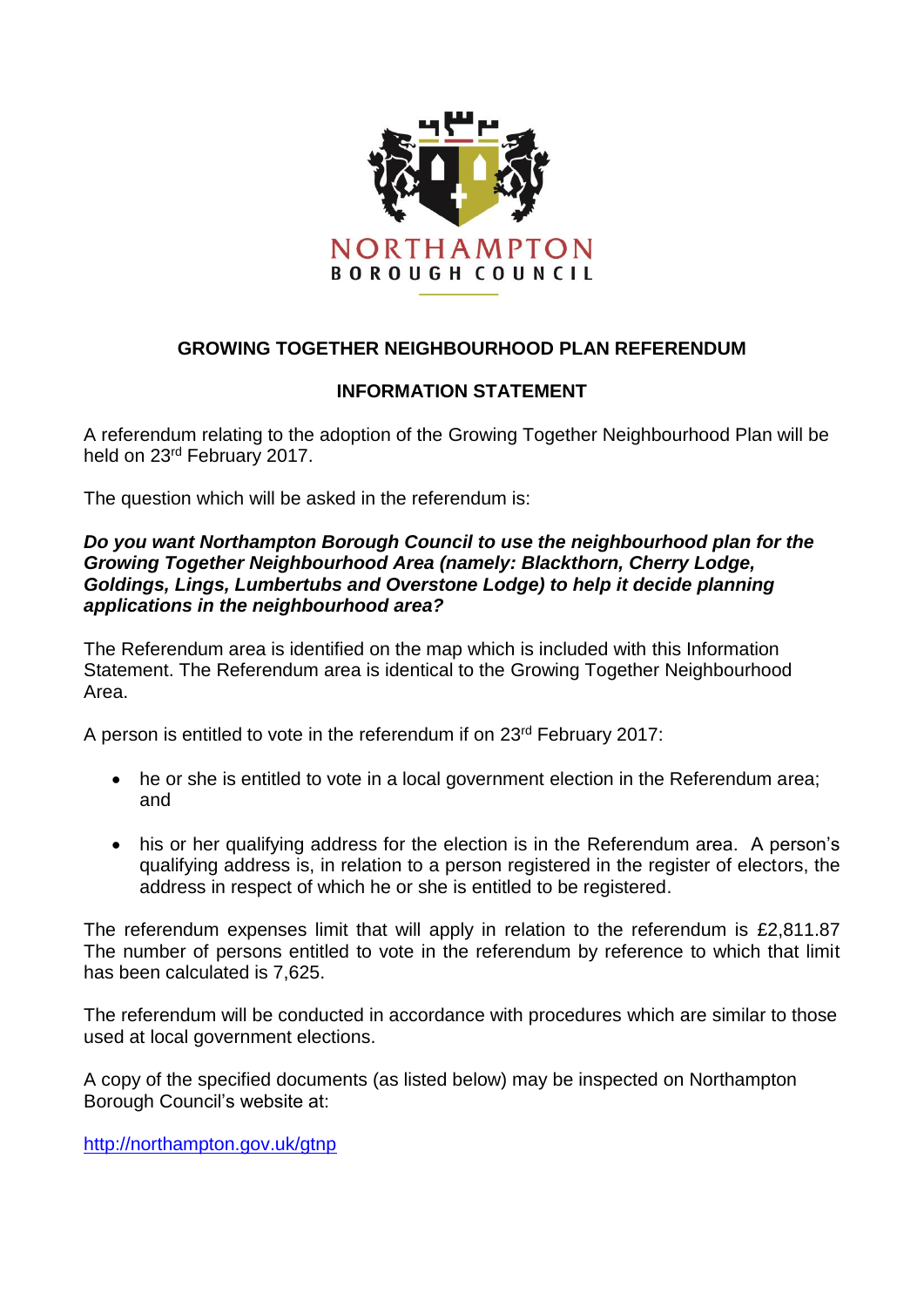Hard copies may also be inspected at the locations listed below.

| Location                                                                                                  | <b>Opening Times</b>                                                                            |
|-----------------------------------------------------------------------------------------------------------|-------------------------------------------------------------------------------------------------|
| <b>Blackthorn Children's Centre</b><br>Longmead Court, Blackthorn, Northampton,<br><b>NN3 8QD</b>         | Monday - Thursday: 9 am - 5 pm<br>Friday: 9 am - 4.30 pm                                        |
| <b>Blackthorn Good Neighbours Nursery</b><br>Blackthorn Bridge Court, Blackthorn,<br>Northampton, NN3 8QH | Monday - Friday: 8.15 am - 3.30 pm                                                              |
| <b>Brookside Community Hub</b><br>Billing Brook Road, Northampton, NN3 8NP                                | Monday: $9 \text{ am} - 3 \text{ pm}$<br>Wednesday 9 am - 12 noon                               |
| <b>Northampton One Stop Shop</b><br>The Guildhall, St Giles Square,<br>Northampton, NN1 1DE               | Monday – Friday: 9am – 5pm                                                                      |
| <b>Northampton Central Library</b><br>Abington Street, Northampton, NN1 2BA                               | Monday – Friday: 9am – 6pm<br>Saturday: 9am - 5pm<br>Sunday: $11am - 2pm$                       |
| <b>Weston Favell Library</b><br>56 Weston Favell Centre, Northampton,<br>NN <sub>3</sub> 8JZ              | Monday - Friday: 9.00 am - 7.00 pm<br>Saturday: 9.00 am - 5.00 pm<br>Sunday: 11.00 am - 2.00 pm |

The specified documents are:

- The Growing Together Neighbourhood Plan (Referendum version)
- The Growing Together Neighbourhood Development Plan Report of Examination (report of the independent Examiner)
- Summary of Representations submitted to the independent Examiner
- Basic Conditions and Compliance Statement
- A statement that sets out general information about town and country planning including neighbourhood planning and the referendum

Claire Berry Planning Policy and Heritage Manager Regeneration, Enterprise & Planning Northampton Borough Council The Guildhall St Giles Square **Northampton** NN1 1DE

Dated: 5<sup>th</sup> January 2017